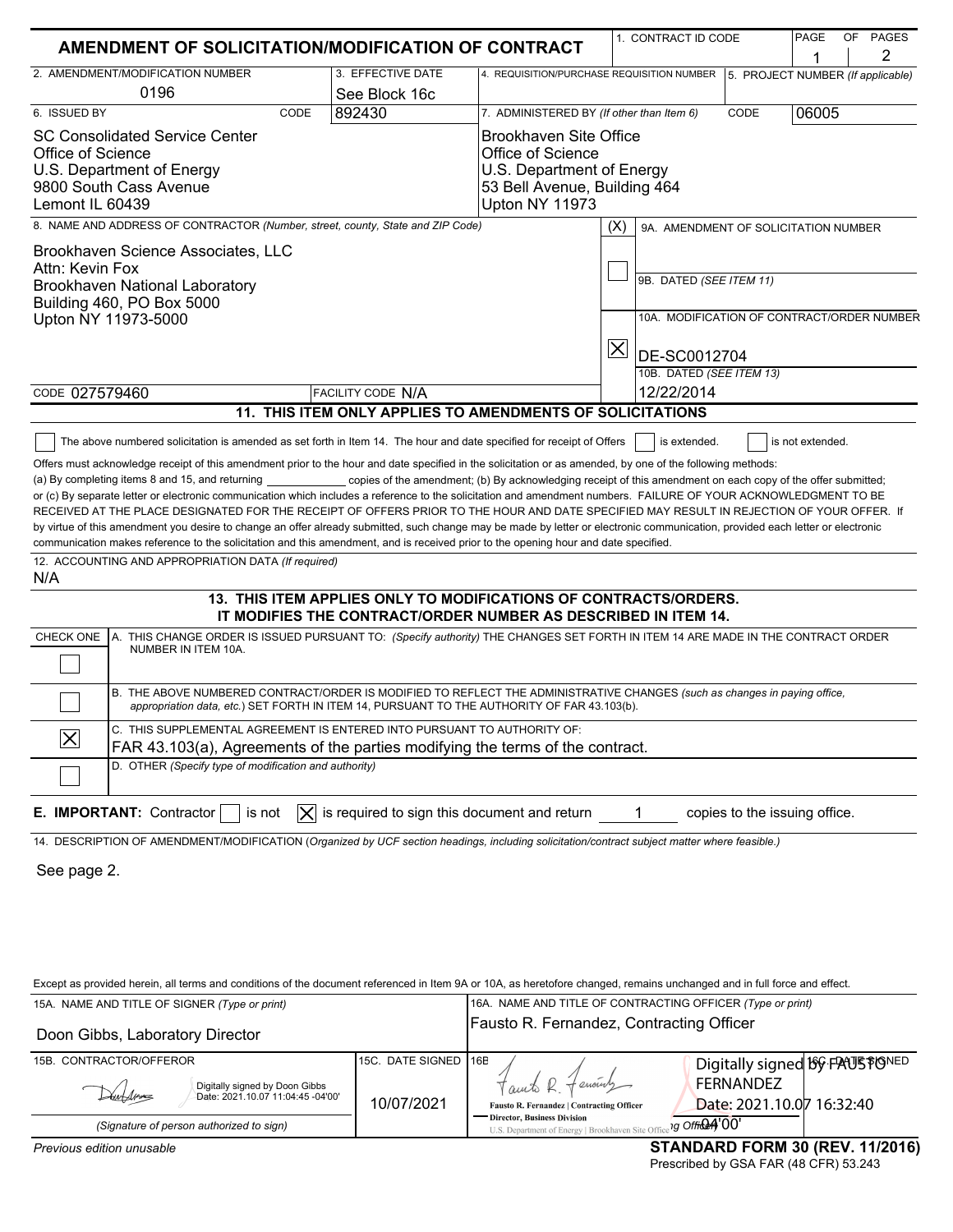Page **2** of **2**

## **14. DESCRIPTION OF AMENDMENT/MODIFICATION** continued.

**A.** This modification is issued to update the following contract section:

#### **Contract Section:**

- a. Part II—Contract Clause
	- $\bullet$  I.62C FAR 52.223-99
- **B.** Table of Changes

# **PART II, SECTION I — CONTRACT REQUIREMENTS**

| <b>Clause</b><br>No. | Title                                                                              | <b>Change &amp; Explanation</b>                                                                                                                                                                                                                                                             |
|----------------------|------------------------------------------------------------------------------------|---------------------------------------------------------------------------------------------------------------------------------------------------------------------------------------------------------------------------------------------------------------------------------------------|
| 1.62C                | FAR 52.223-99 Ensuring<br>Adequate COVID-19 Safety<br><b>Protocols for Federal</b> | Change:<br>Add new clause to the contract.                                                                                                                                                                                                                                                  |
|                      | Contractors (Oct 2021)                                                             | <b>Explanation:</b><br>Implementation of Executive Order 14042<br>IAW PF 2022-01; Federal Register at 86 FR 50985<br>dated September 14, 2021; Civilian Agency Acquisition<br>Council Letter 2021-03 issued on September 30, 2021;<br>Federal Acquisition Regulation via FAR case 2021-021. |

#### **C. ALL OTHER TERMS AND CONDITIONS REMAIN UNCHANGED.**

#### **END OF MODIFICATION**